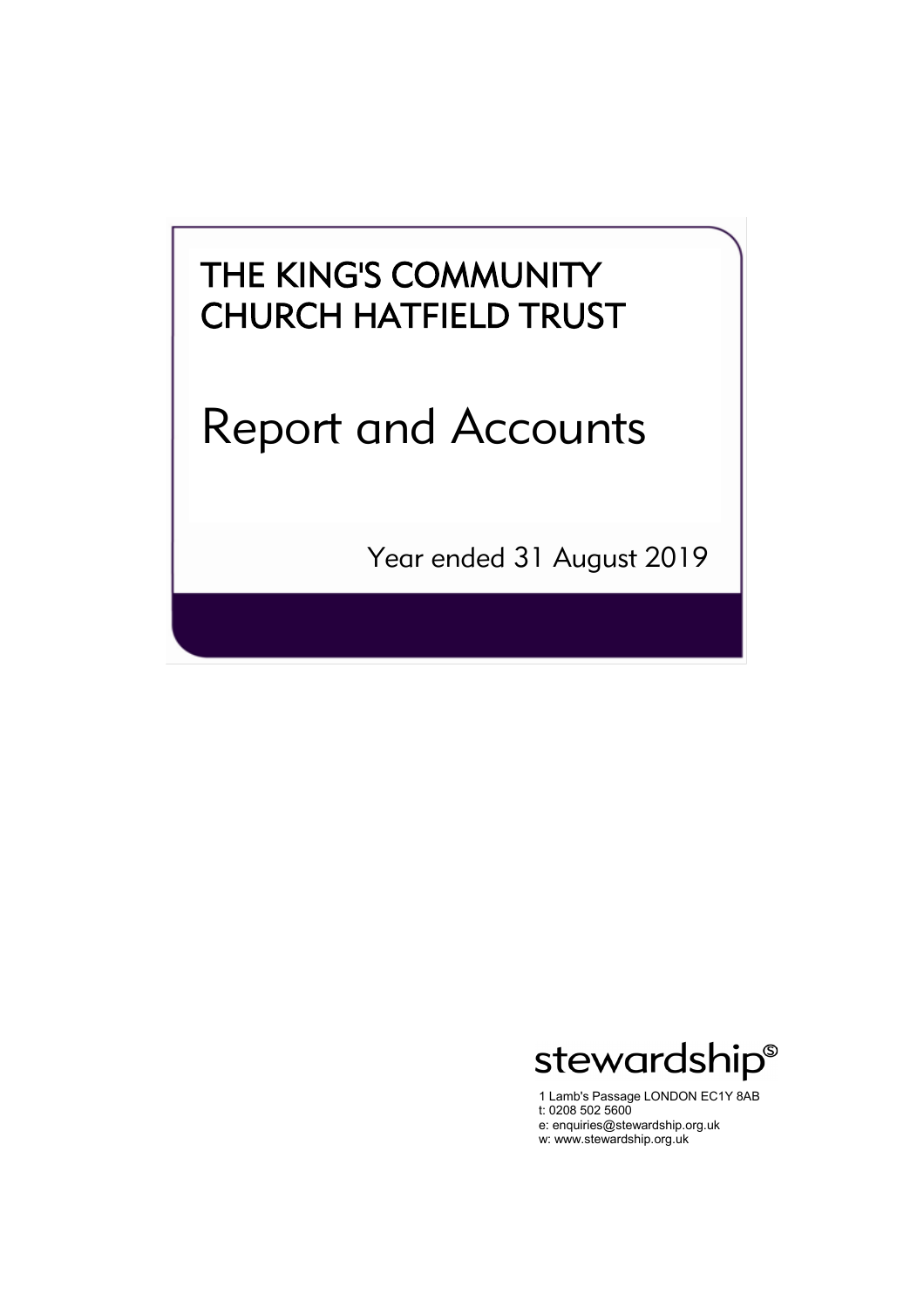THE KING'S COMMUNITY CHURCH HATFIELD TRUST FOR THE YEAR ENDED 31 AUGUST 2019 COMPANY INFORMATION

| Directors/Trustees                 | R Everett<br>A Mathes<br>J Telford<br>C Shaw                                 |
|------------------------------------|------------------------------------------------------------------------------|
| <b>Company Secretary</b>           | <b>David Martin</b>                                                          |
| Key staff                          | Dom Long                                                                     |
| <b>Governing Document</b>          | Memorandum and Articles of Association<br>dated 24 August 2011               |
| <b>Company Registration Number</b> | 7751479                                                                      |
| <b>Charity Registration Number</b> | 1144204                                                                      |
| <b>Registered Office</b>           | Kennelwood House<br>Kennelwood Lane<br>Hatfield<br>Hertfordshire<br>AL10 OLG |
| <b>Independent Examiner</b>        | Lisa Darby ACA<br>Stewardship<br>1 Lamb's Passage<br>London<br>EC1Y 8AB      |
| <b>Bankers</b>                     | <b>CAF Bank Ltd</b>                                                          |
|                                    |                                                                              |

### **CONTENTS**

|                                                              | Page      |
|--------------------------------------------------------------|-----------|
| Company Information                                          |           |
| Directors' Report                                            | $2 - 6$   |
| Independent Examiner's Report                                |           |
| <b>Statement of Financial Activities</b>                     | 8         |
| Balance Sheet                                                | o         |
| Notes to the Accounts                                        | $10 - 14$ |
| Detailed Statement of Financial Activities with Comparatives | 15        |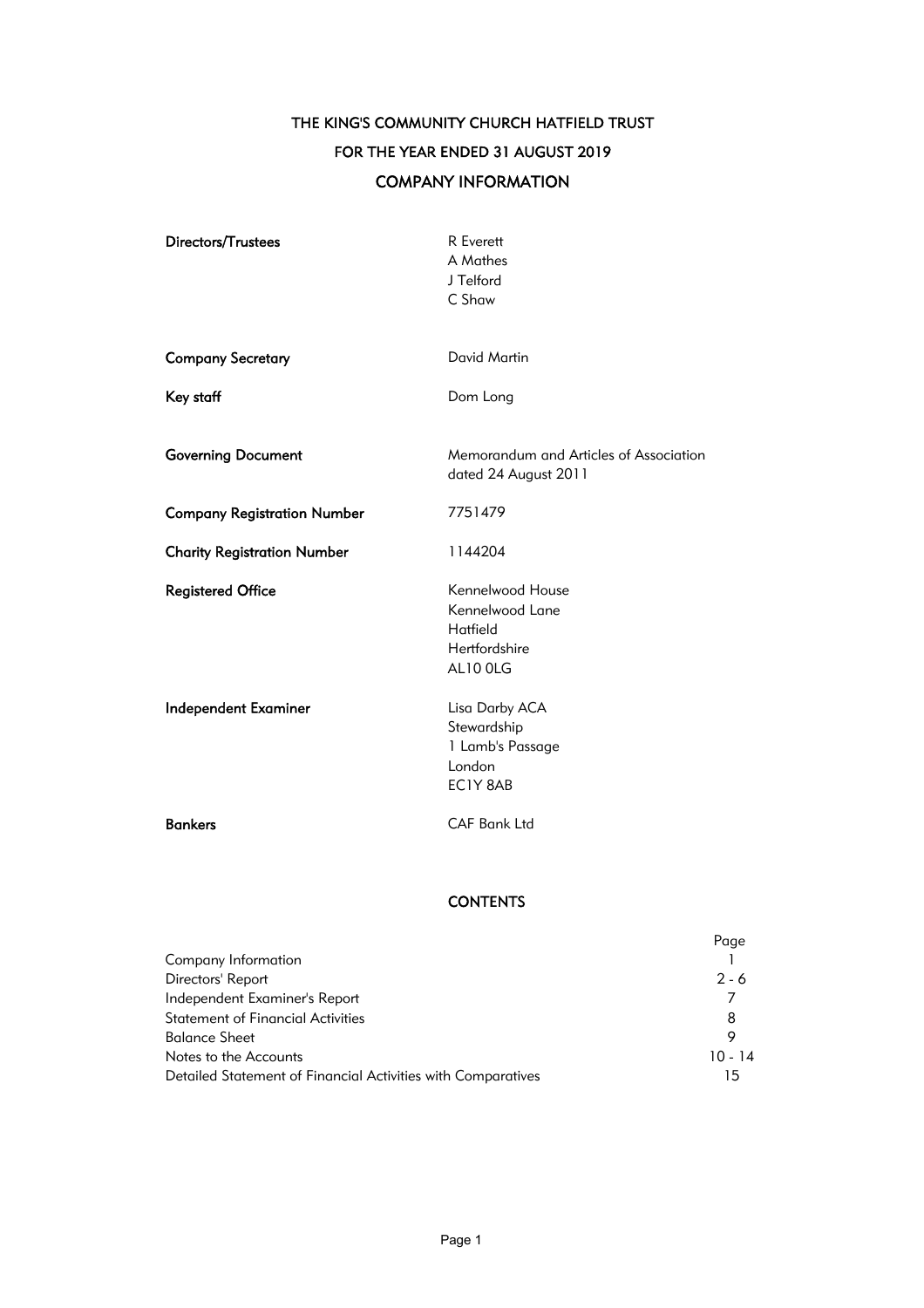### REPORT OF THE DIRECTORS FOR THE YEAR ENDED 31 AUGUST 2019

The Directors have pleasure in submitting the Report and Accounts for the period from 1st September 2018 to 31st August 2019.

### Objects of the charity

The Charity's objects ("Objects"), as set out in the Memorandum and Articles of Association, are for the public benefit:-

(a) to advance the Christian faith in accordance with the Statement of Beliefs appearing in the Schedule hereto in Hatfield, St Albans, Welwyn Garden City, and in such other parts of the United Kingdom or the world as the Trustees may from time to time think fit, and to fulfil such other purposes which are exclusively charitable according to the law of England and Wales and are connected with the charitable work of the Charity;

(b) To advance education by such means as the Trustees may consider appropriate including (though not by way of limitation) by means of establishing operating or supporting any educational establishment or establishments in the St Albans area, and in such other parts of the United Kingdom or the world as the Trustees may from time to time think fit.

### Structure, Governance and Management Governing document

The King's Community Church Hatfield Trust is a company limited by guarantee, incorporated on 24th August, 2011 and registered as a charity at the same time. The church previously operated as an unincorporated charity. The company was established by a Memorandum of Association which established the objects and powers of the charitable company and is governed under its Articles of Association. In the event of the company being wound up members (who are the Elders), are required to contribute an amount not exceeding £10.

### Appointment of responsible individuals and elders

The Church is governed by its responsible individuals, who are appointed according to the Articles of Association. The individuals are closely involved in the church's operations and held several meetings during the year ended 31st August 2019.

Elders are recognised by the congregation for the spiritual direction of the Church and undertake its day to day management.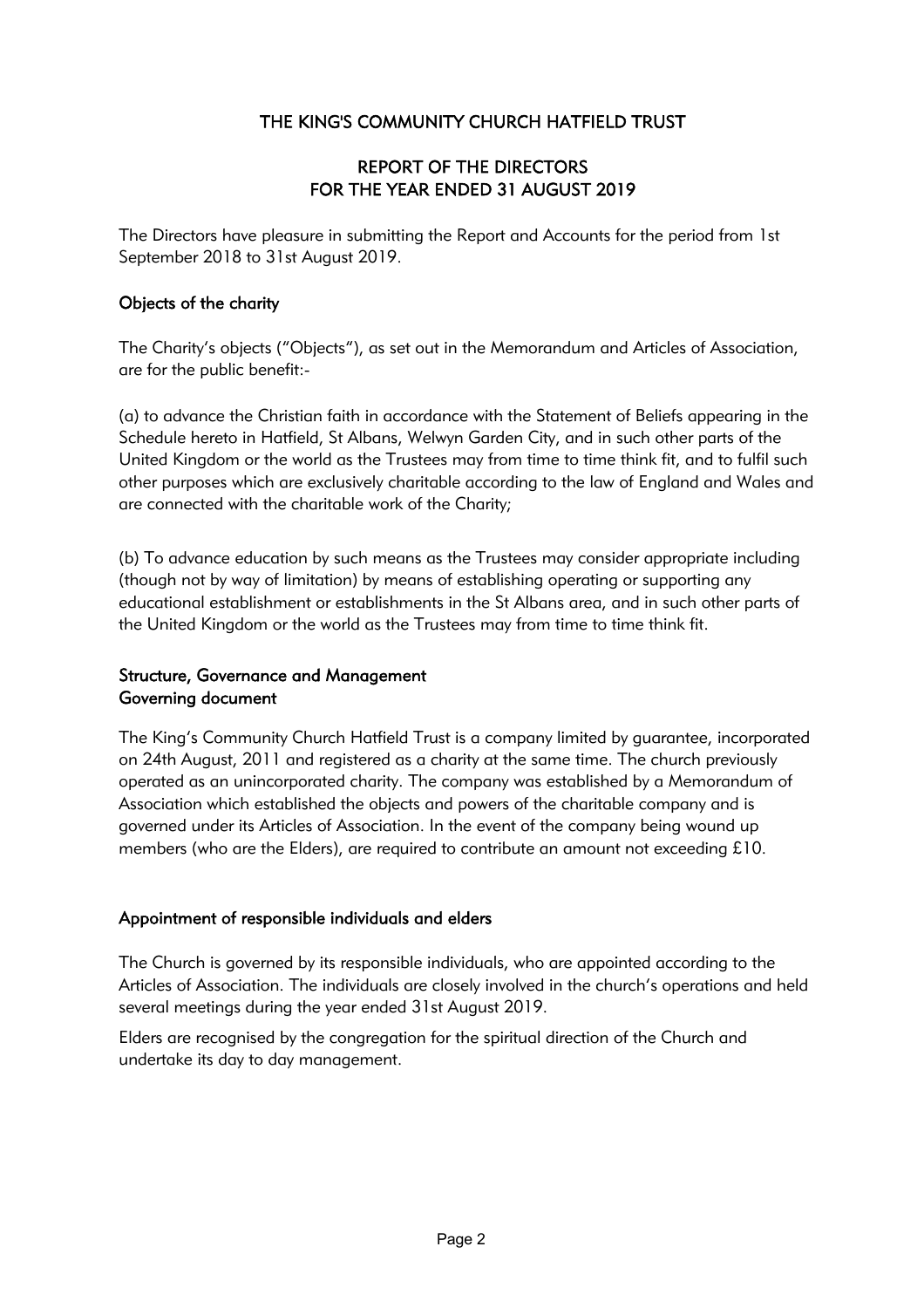### **Trustees**

The responsible individuals who are directors for the purpose of company law and trustees for the purpose of charity law, who served during the period and up to the date of this report are set out on page 1.

### Trustees' induction and training

Responsible Individuals and Elders are closely involved in the church's operations prior to appointment and are appointed according to their ability to lead the church and the skills they bring to the post. Existing Responsible Individuals, Elders and new appointees have a good knowledge of the operation of the Church prior to appointment.

Existing Responsible Individuals and Elders have been involved in the establishment of the charitable company and are aware of the legal requirements from participation in this process. New appointees are supported in their posts by existing appointees. New appointees are also provided with copies of the Memorandum and Articles of Association, latest financial statements and guidance from the Charity Commission.

### Review of Activities

The Trustees confirm that they have referred to the guidance in the Charity Commission's general guidance on public benefit when reviewing the Church's aim and objectives and in planning future activities.

The Church operates in conjunction with Newfrontiers.

### Worship and Prayer

All are welcome to attend our regular Sunday meetings, when activities and groups are provided for children and youth, with a crèche for babies.

### Activities during the Year

The King's Community Church continued to provide Christian witness and support to people in Hatfield, St Albans and Welwyn Garden City.

The church is in association with the worldwide Newfrontiers group of 1500 churches. We are part of Catalyst Sphere, a sub-group within Newfrontiers comprising about 80 churches, and a large percentage of the church attended Catalyst Festival in May 2018.

The Directors and employees of the Church remain the same.

Dom Long (Lead Elder) continues to sit on several **local community committees** and the church supported the events they organised during the year including the town's Christmas Lights Switch On event, Easter egg hunt and World Culture Day. The church continues to build links with other churches in the local area.

Our parent and toddler group, KCC Little Ones, continued to meet successfully each week at the Harrier Assembly Hall, giving parents and carers in the wider community a social outlet and mutual support. Our craft social group, Knit and Natter, and our Book Club also continued to meet attracting others from the local community.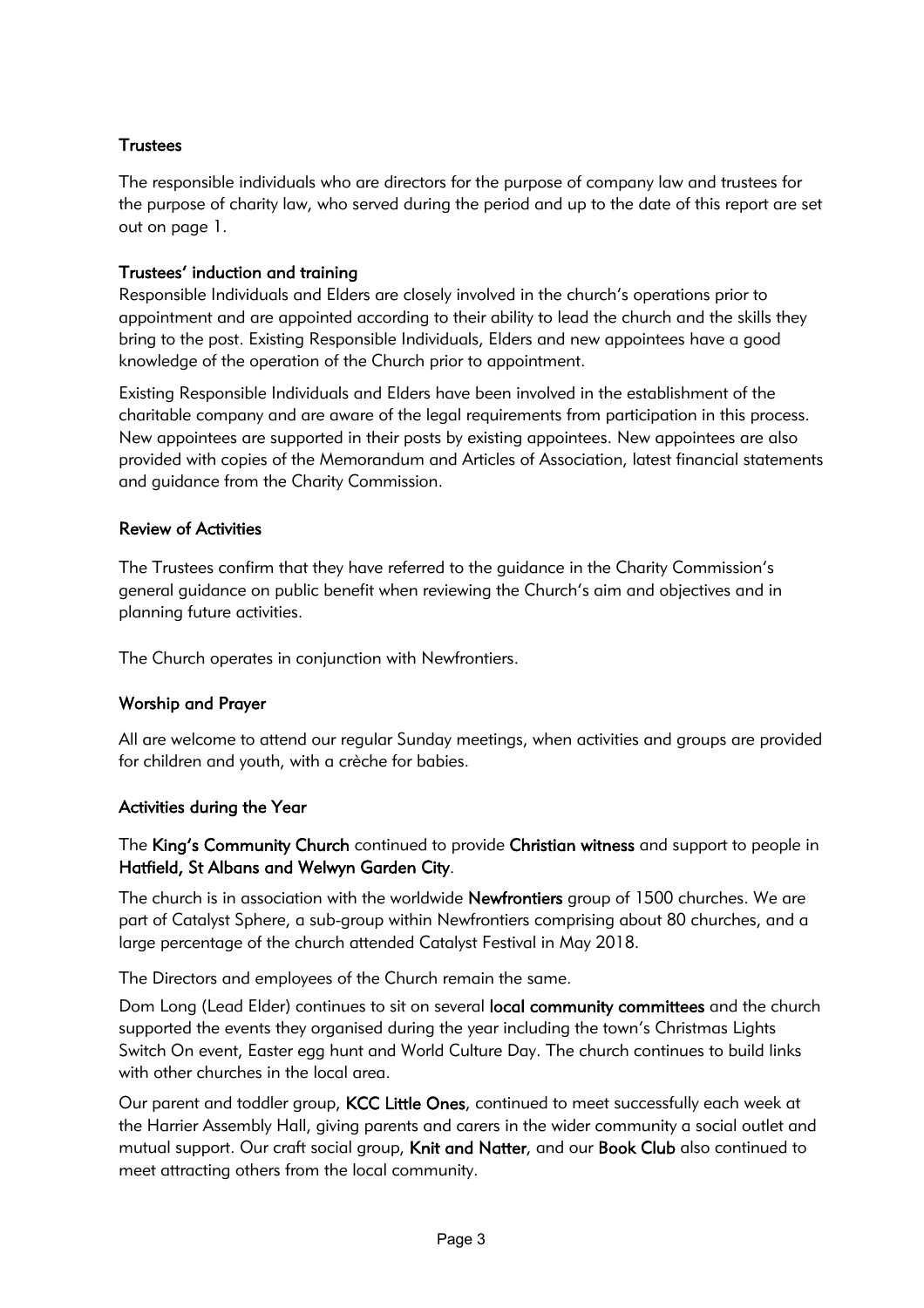KCC remains committed to alleviating the needs of the poor. Members were involved in a winter night shelter during the winter of 2018/2019. Along with two other churches in the town, KCC launched a Trussell Trust foodbank in October 2017. A significant number of members volunteer regularly at the foodbank.

An Alpha Course continues to be run with another local church, for those who are interested in the Christian faith.

Pastoral care and training for members continued through mid-week Community Groups, and the Pastoral Team continues to bring prayer support to members as necessary. A range of men's and women's events have taken place over the year.

A group of young people attended the Newfrontiers Newday Conference. Other members have attended conferences organised by our Catalyst Sphere, including Leadership Training.

The church supports overseas ministry with Elder David Rigby, continuing to cover Newfrontiers churches in the Greater Moscow region of Russia. He visits Russia several times a year, occasionally accompanied by a team from the church. John and Valerie Telford continue to work with the Puerto Banus Christian Centre ('The Wave') in Southern Spain. Other church members have served/are serving in Canada, China, New Zealand, South Africa, Uganda and Ukraine.

In planning the activities the Directors have had regard to the guidance on public benefit issued by the Charity Commission.

### Financial Review

The Church's income for the year was £120,089 (2018: £131,847) and expenditure £122,351 (2018: £118,820). The church's budgetary control system continues to operate and budget holders have responsibility for managing their departmental budget.

### Investment policy and returns

The trustees have wide investment power. The church's investment policy is to invest the monies not immediately required for the primary purpose of the trust in, or upon, such investments as may be thought fit. This will be reviewed now the new Trust is in operation.

### Reserves Policy

The church holds unrestricted and restricted funds. Transfers are made from unrestricted to restricted funds in order to prevent restricted funds from going into deficit. Our overall policy for unrestricted funds is only to increase reserves above a minimum threshold necessary to operate the organisation (not more than 3 months expenditure) or where specific projects are being planned for subsequent years.

The free reserves at the year end were in the region of £38,000 which represents approximately 4 months of planned expenditure.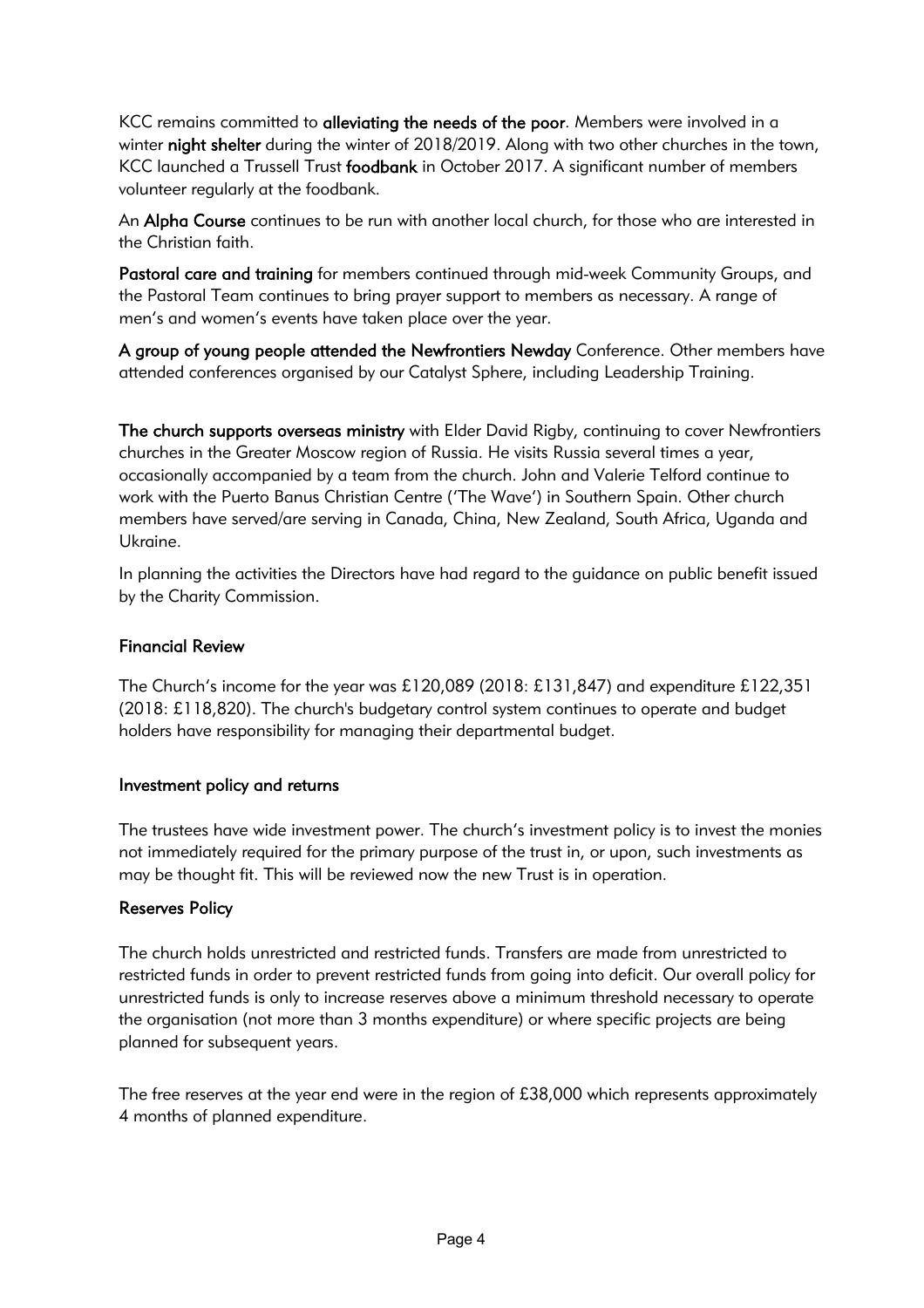The trustees regularly monitor the church's reserves and consider actions in respect of any surplus above the agreed figure. Following a healthy surplus at the end of the 2018/19 financial year, this has enabled us to employ a part time youth and children's worker on a fixed term contract. Reserves are therefore expected to return to around £30k by the end of the 2019/20 financial year.

### Risk Statement

The trustees have assessed the major risks to which the church is exposed, in particular those relating to the operations and finances of the church. The trustees are satisfied that systems are in place to mitigate their exposure to major risk. Appropriate procedures are in place to identify, monitor and review these risks on a regular basis.

In March, 2020, the Charity took steps, in line with Government advice, to help contain the outbreak of Covid-19. This involved the temporary suspension of all physical gatherings, and the Charity has had to curtail, or change how it operates. The Charity has also closed its office and staff are working from home, with some staff being furloughed. The Charity has been able to continue some of its activities and management meetings by use of online media.

Church members are taking every opportunity to reach out to bless their fellow members and local communities, and to develop deeper friendships within them via Whatsapp groups and street initiatives, etc. Our work with the local Foodbank continues, within Government and Trussell Trust guidelines. The number of clients has increased significantly.

The Trustees continue to monitor Church income and expenditure closely, and if it becomes necessary, will take measures to mitigate the impact of Covid-19 on the Charity's free reserves.

### Directors' Responsibilities

Charity law requires us as Directors to prepare financial statements for each accounting year which give a true and fair view of the state of the charity and of its income and expenditure for the year.

- 1. Select suitable accounting policies and apply them consistently
- 2. Make judgements and estimates that are reasonable and prudent

 3. State whether the applicable accounting standards have been followed, subject to any material departures disclosed and explained in the accounts.

 4. Prepare the financial statements on a going concern basis unless it is inappropriate to presume that the charity will continue in business.

We are responsible for keeping adequate accounting records which disclose with reasonable accuracy at any time the financial position of the company and enable us to ensure that the financial statements comply with the Companies Act 2006.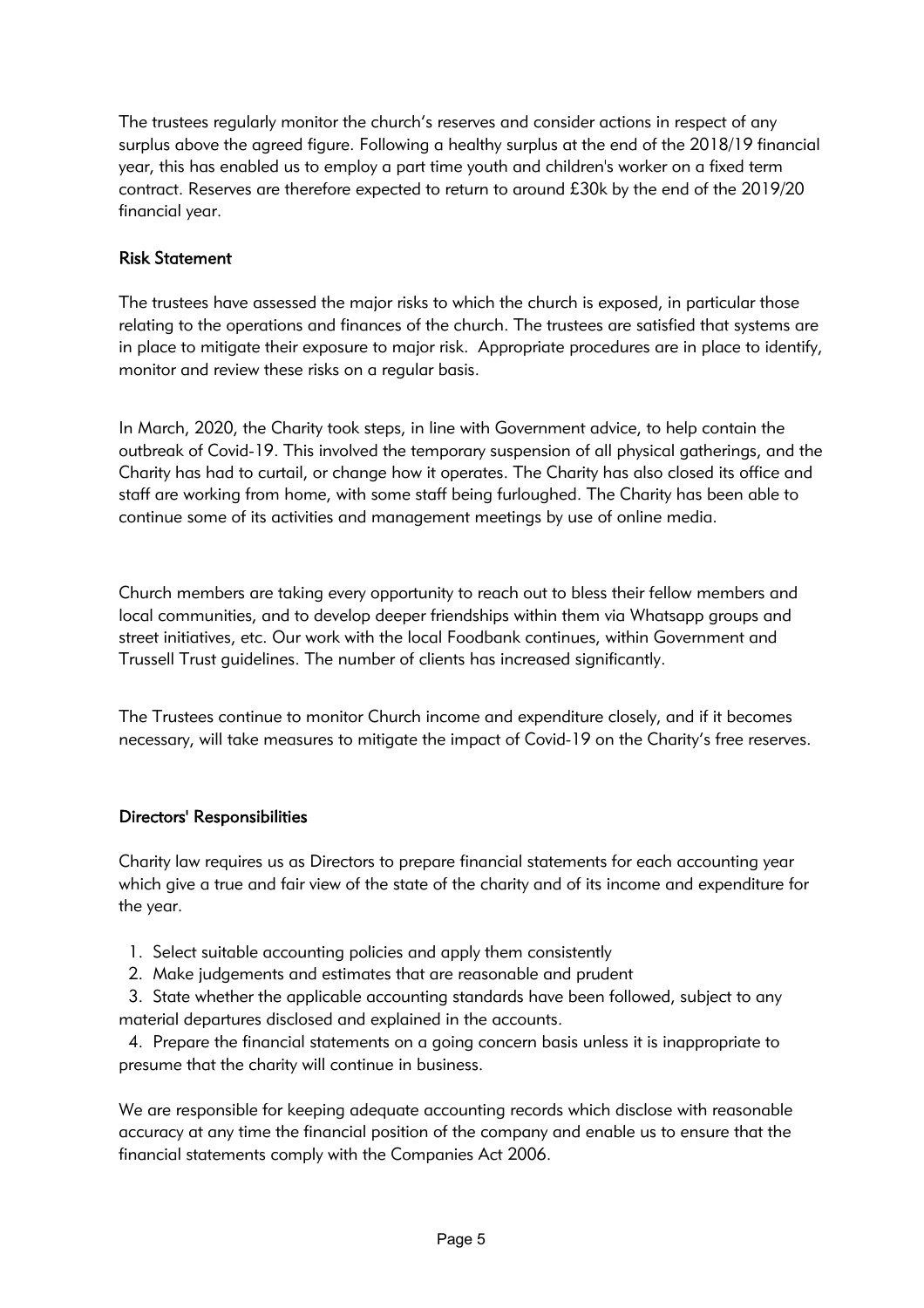We also have a responsibility to safeguard the assets of the charity and to take reasonable steps to prevent fraud or any other irregularities.

### Approval

This report was approved by the Directors on 23 June 2020 and signed on their behalf by:

J Telford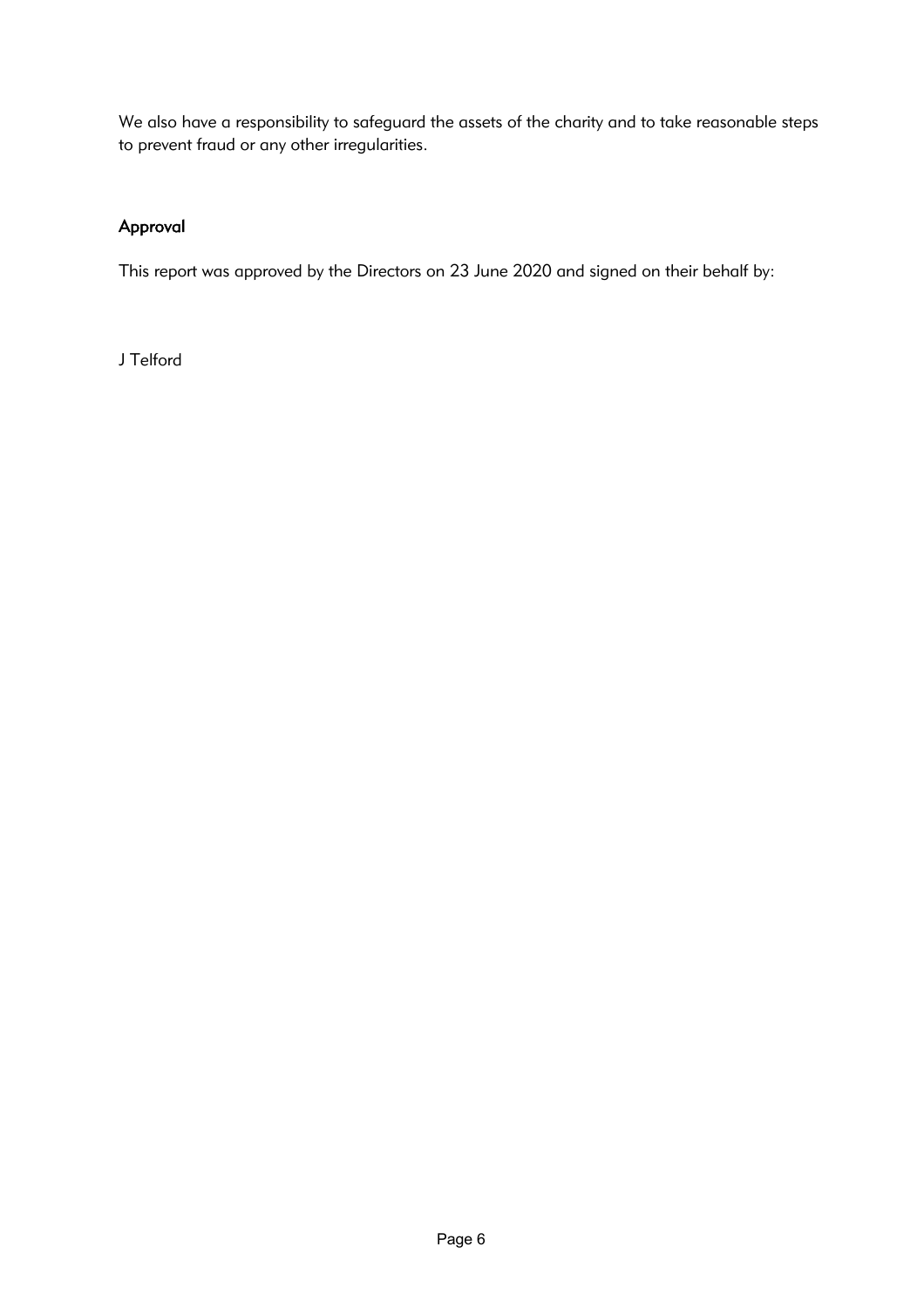### INDEPENDENT EXAMINER'S REPORT

### TO THE TRUSTEES OF

### THE KING'S COMMUNITY CHURCH HATFIELD TRUST ('the Company')

I report to the charity trustee on my examination of the accounts of the Company for the year ended 31 August 2019 on pages 8 to 15 following, which have been prepared on the basis of the accounting policies set out on page 10 - 11.

### Responsibilities and basis of report

As the charity's trustees of the Company (and also its directors for the purposes of company law) you are responsible for the preparation of the accounts in accordance with the requirements of the Companies Act 2006 ('the 2006 Act').

Having satisfied myself that the accounts of the Company are not required to be audited under Part 16 of the 2006 Act and are eligible for independent examination, I report in respect of my examination of your charity's accounts as carried out under section 145 of the Charities Act 2011 ('the 2011 Act'). In carrying out my examination I have followed the Directions given by the Charity Commission under section 145(5) (b) of the 2011 Act.

### Independent examiner's statement

I have completed my examination. I confirm that no matters have come to my attention in connection with the examination giving me cause to believe:

1. accounting records were not kept in respect of the Company as required by section 386 of the 2006 Act; or

2. the accounts do not accord with those records; or

3. the accounts do not comply with the accounting requirements of section 396 of the 2006 Act other than any requirement that the accounts give a 'true and fair' view which is not a matter considered as part of an independent examination; or

4. the accounts have not been prepared in accordance with the methods and principles of the Statement of Recommended Practice for accounting and reporting by charities [applicable to charities preparing their accounts in accordance with the Financial Reporting Standard applicable in the UK and Republic of Ireland (FRS 102)].

I have no concerns and have come across no other matters in connection with the examination to which attention should be drawn in this report in order to enable a proper understanding of the accounts to be reached.

Lisa Darby ACA Dated: 24/06/2020

For and on behalf of: **Stewardship** 1 Lamb's Passage London EC1Y 8AB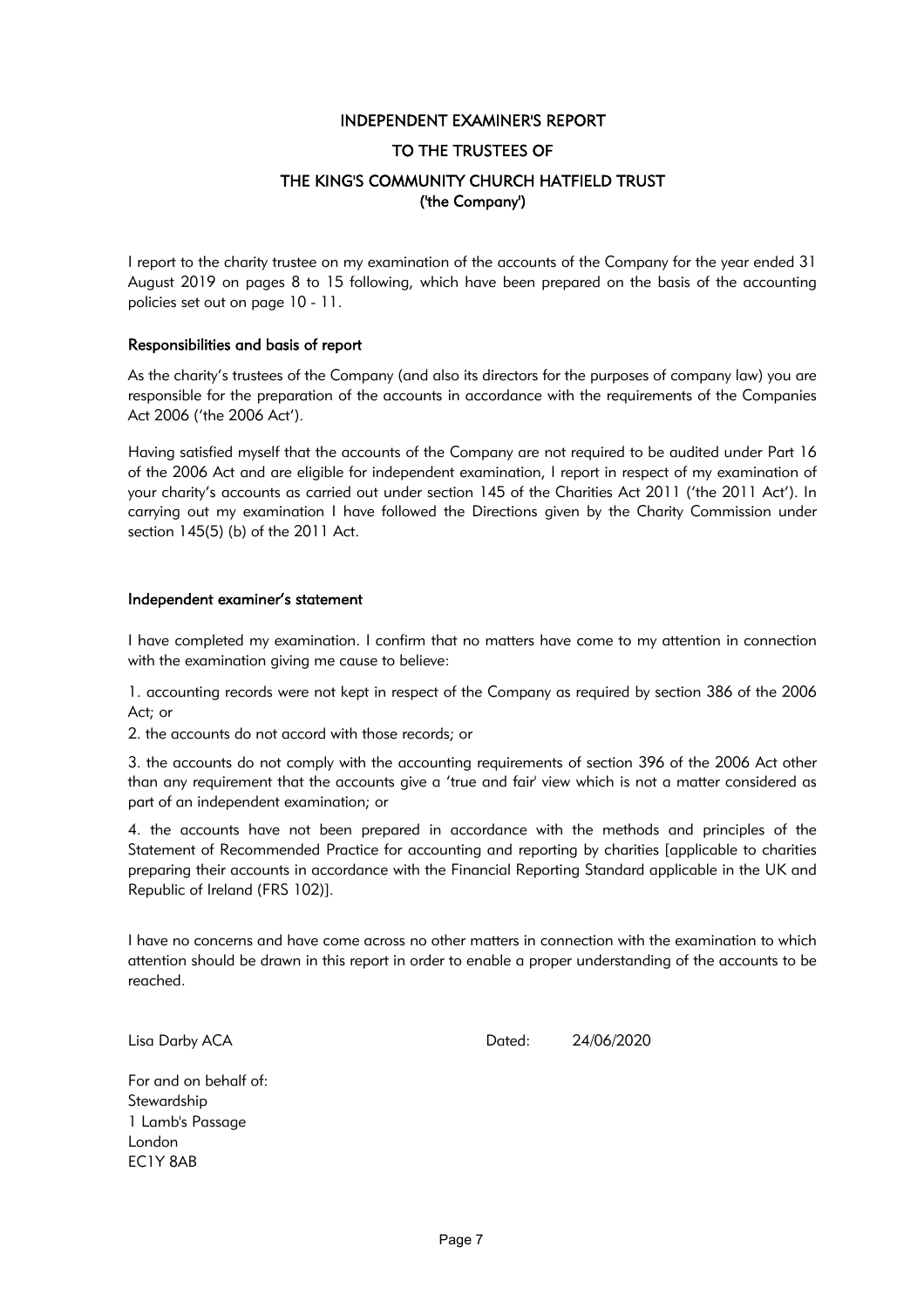### THE KING'S COMMUNITY CHURCH HATFIELD TRUST STATEMENT OF FINANCIAL ACTIVITIES FOR THE YEAR ENDED 31 AUGUST 2019 SUMMARY INCOME AND EXPENDITURE ACCOUNT

### Unrestricted Restricted Total Total Funds Funds Funds Funds Note 2019 2018 £ £ £ £ INCOME AND ENDOWMENTS FROM Donations and legacies 2 113,622 4,702 118,323 128,946 Investments 26 - 26 11 Charitable activities 1,480 - 1,480 1,875 Other income and endowments and  $260$  and  $260$  and  $260$  and  $1,016$ Total income and endowments 115,388 4,702 120,089 131,847 EXPENDITURE ON Charitable activities 3 116,106 6,245 122,351 118,820 Total expenditure 116,106 6,245 122,351 118,820 Net gains/(losses) on investments Net income/(expenditure) (718) (1,543) (2,261) 13,026 Transfers between funds 1988 1998 1998 1998 1999 1999 1998 1999 1999 1999 1999 1999 1999 1999 1999 1999 1999 1 (693) (1,568) (2,261) 13,026 Net movement in funds (693) (1,568) (2,261) 13,026 Reconciliation of funds: Total funds brought forward 39,208 23,247 62,455 49,429 Total funds carried forward 38,515 21,679 60,194 62,455

Movements on reserves and all recognised gains and losses are shown above.

The notes on page 10-14 form part of these accounts.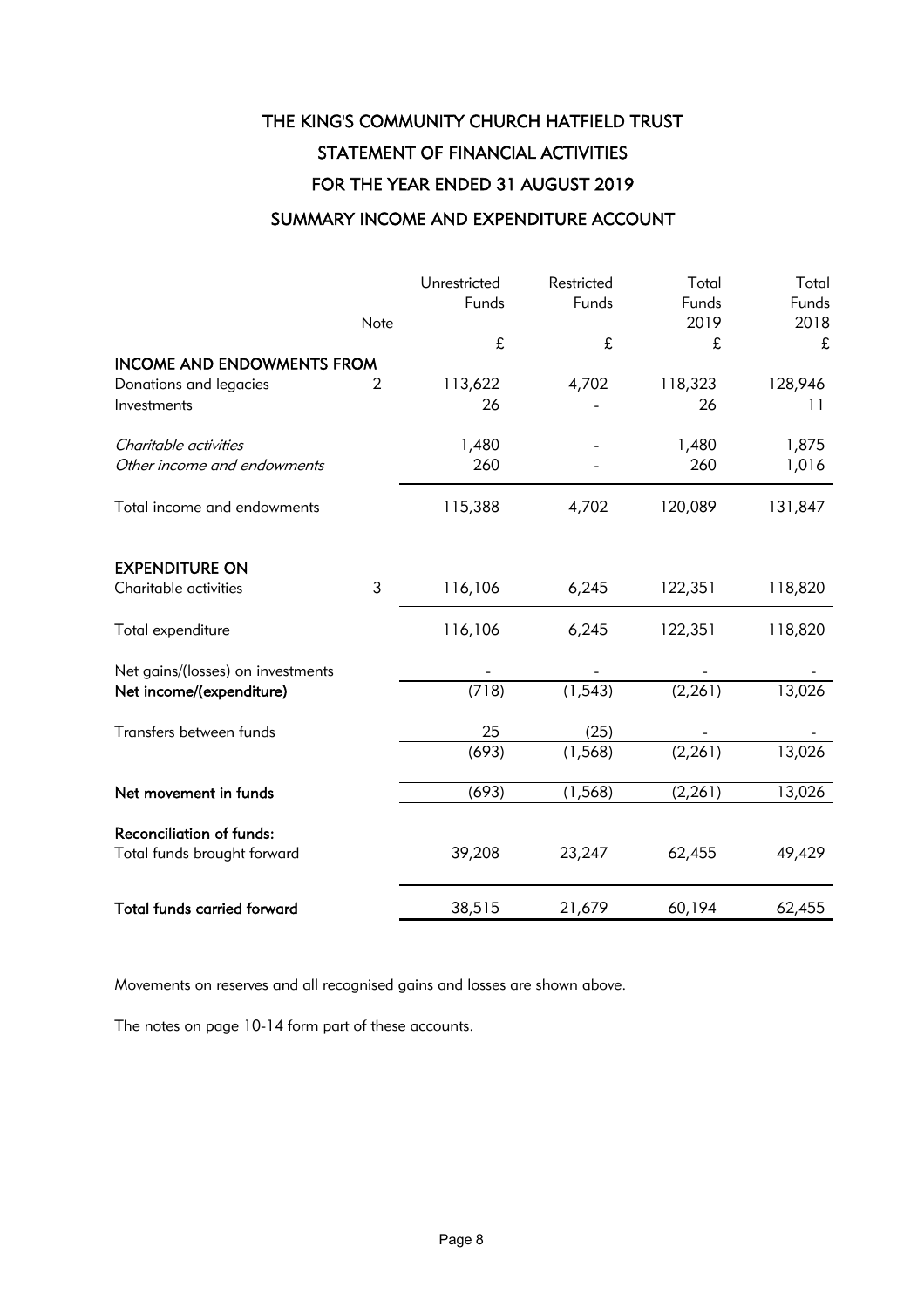### BALANCE SHEET

### AS AT 31 AUGUST 2019

|                                            | Note | Unrestricted | Restricted | <b>Total funds</b> | <b>Total funds</b> |
|--------------------------------------------|------|--------------|------------|--------------------|--------------------|
|                                            |      | Funds        | Funds      | 2019               | 2018               |
| <b>CURRENT ASSETS</b>                      |      | £            | £          | £                  | £                  |
| <b>Debtors</b>                             | 5    | 5,289        |            | 5,289              | 14,924             |
| Cash at bank                               | 6    | 41,722       | 21,679     | 63,401             | 54,212             |
|                                            |      | 47,010       | 21,679     | 68,690             | 69,135             |
| <b>CURRENT LIABILITIES</b>                 |      |              |            |                    |                    |
| Liabilities falling due within one year    | 7    | 8,496        |            | 8,496              | 6,680              |
| <b>Net Current Assets</b>                  |      | 38,515       | 21,679     | 60,194             | 62,455             |
|                                            |      |              |            |                    |                    |
| <b>NET ASSETS</b>                          |      | 38,515       | 21,679     | 60,194             | 62,455             |
|                                            |      |              |            |                    |                    |
| <b>FUND BALANCES</b>                       | 8    |              |            |                    |                    |
| Unrestricted funds<br><b>General Funds</b> |      | 38,515       |            | 38,515             | 39,208             |
| Designated funds                           |      |              |            |                    |                    |
|                                            |      |              |            |                    |                    |
| <b>Restricted Funds</b>                    | 8    |              | 21,679     | 21,679             | 23,247             |
|                                            |      | 38,515       | 21,679     | 60,194             | 62,455             |

For the year ended 31 August 2019 the company was entitled to the exemption from audit under Section 477 of the Companies Act 2006 relating to small companies.

Responsibilities of directors/trustees:

- a. The members have not required the charitable company to obtain an audit of its accounts for the year in question in accordance with Section 476 of the Companies Act - however, in accordance with Section 145 of the Charities Act 2011 the accounts have been examined by an independent examiner whose report forms part of this document.
- b. The directors/trustees acknowledge their responsibilities for complying with the requirements of the Companies Act with respect to accounting records and the preparation of accounts.

These accounts have been prepared in accordance with the provisions applicable to companies subject to the small companies regime.

Approved by the Directors and signed on their behalf on the 23 June 2020 by:

J Telford

Company number: 7751479 Charity number: 1144204

The notes on page 10-14 form part of these accounts.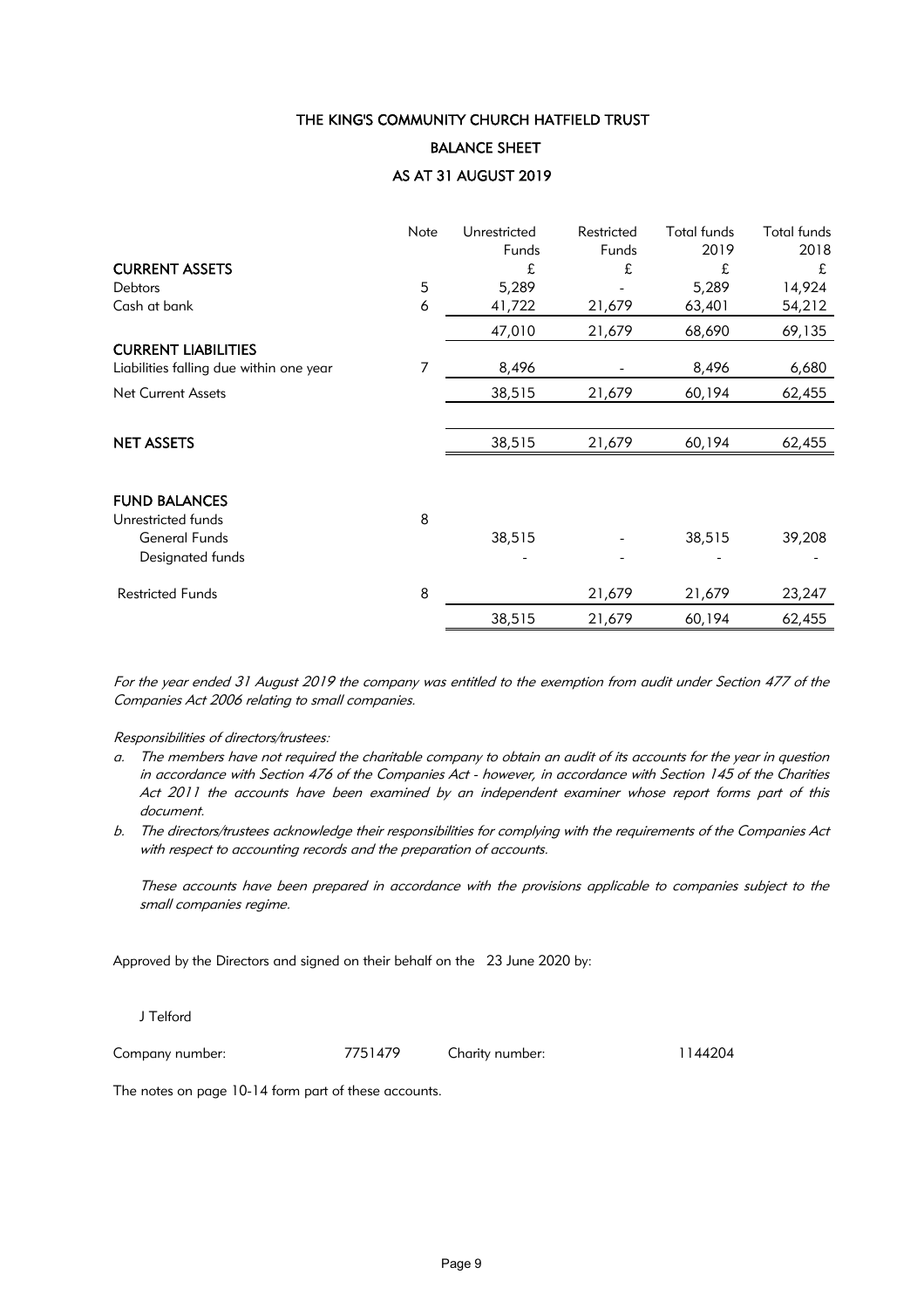### THE KING'S COMMUNITY CHURCH HATFIELD TRUST FOR THE YEAR ENDED 31 AUGUST 2019 NOTES TO THE ACCOUNTS

### 1 Accounting Policies

The accounts have been prepared under the historic cost convention, in accordance with the Statement of Recommended Practice: Accounting and Reporting by Charities preparing their accounts in accordance with the Financial Reporting Standard applicable in the UK and Republic of Ireland (FRS 102) issued on 16 July 2014; and with the Financial Reporting Standard applicable in the United Kingdom and Republic of Ireland (FRS 102).

The accounts have been prepared on the going concern basis, as there are no material uncertainties about the charity's ability to continue. Based on the adequacy of the charity's reserves as at the balance sheet date, along with their knowledge of the charity's ability to meet bills, payments and other liabilities as they fall due, the directors have a reasonable expectation that the charity has sufficient resources to continue in operational existence for the foreseeable future.

The following are the accounting policies which have been applied in dealing with material items:-

a) <u>Income</u>

Income including investment income is recognised in the period in which the charity becomes entitled to receipt, the amount receivable can be measured with reasonable certainty, and receipt is probable. For the most part, income is generally recognised when it is received. Income is only deferred when the charity has to fulfil conditions before becoming entitled to it or where the donor has specified that the income is to be expended in a future period.

Income from donations and legacies includes:

- a) Recoverable gift aid. This is recognised when the related donation is received. Gift aid that has not been recovered by the balance sheet date is included as a debtor.
- b) The charity relies on volunteers to carry out many of its activities. However, in accordance with the SORP, the value of these services has not been included in these financial statements as they cannot be reliably measured.

#### b) Expenditure

Expenditure, including irrecoverable VAT, is recognised when it is incurred or, if earlier, when a legal or constructive obligation for a payment arises provided that it is probable that settlement will be required and the amount of the obligation can be measured reliably.

The charity makes grants to other institutions and individuals to further its charitable objectives. Grants payable are recognised as constructive obligations arise, which is generally when the charity expresses a commitment to the recipient that can be measured reliably and then only to the extent that any conditions associated with the grant are outside of the control of the charity.

Governance costs, which are included in expenditure on charitable activities but are identified separately in the notes to the accounts, includes costs associated with the independent examination of the financial statements, compliance with constitutional and statutory requirements and any other expenditure incurred on the strategic management of the charity.

#### c) Funds:

Unrestricted funds are donations and other income received or generated for the objects of the charity without specified purpose and are available for purposes as directed by the trustees. Restricted funds are amounts received where the donor has specified the purpose for which it should be used.

#### d) Fixed assets and depreciation:

Fixed assets acquired for use by the charity are capitalised and depreciated over their estimated useful life unless they cost less than £750 when they are written off on purchase.

Depreciation periods are as follows:

| Freehold land      | Not depreciated       |
|--------------------|-----------------------|
| Freehold buildings | Over 50 years         |
| Equipment          | Between 3 and 7 years |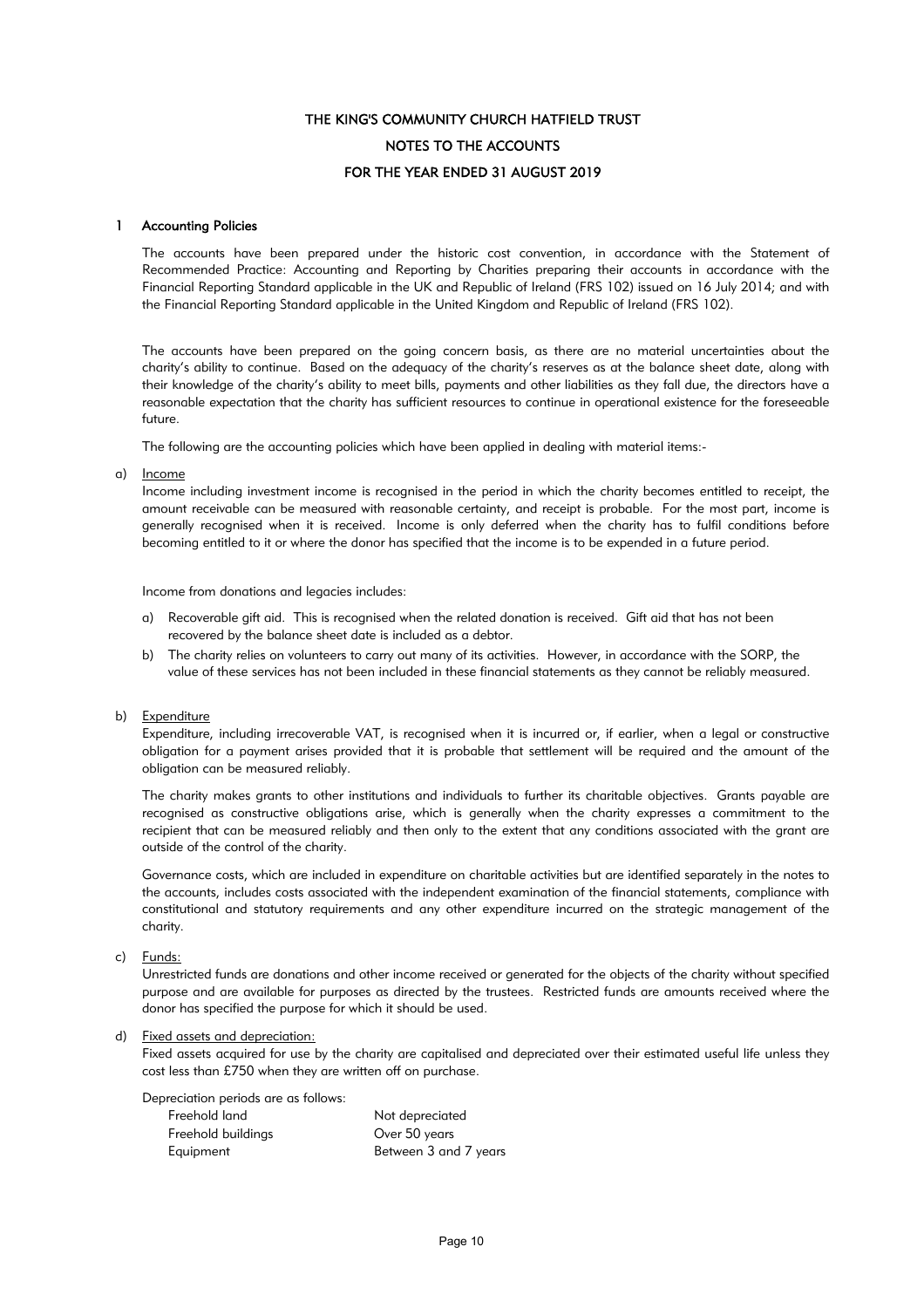### THE KING'S COMMUNITY CHURCH HATFIELD TRUST NOTES TO THE ACCOUNTS

### FOR THE YEAR ENDED 31 AUGUST 2019

### e) Pension costs:

The company operates a defined contribution scheme for certain of its employees. Pension premiums are charged as they are paid.

### f) Taxation

The company is a registered charity and is exempt from taxation under the Income & Corporation Taxes Acts.

### g) Cashflow statement

The company has taken advantage of the exemption provided by the FRS 102 SORP and has not prepared a Cash Flow Statement for the year.

| $\overline{2}$ | <b>Voluntary income</b>                                    | Unrestricted<br>Funds               | Restricted<br>Funds      | Total<br>2019 | Total<br>2018 |
|----------------|------------------------------------------------------------|-------------------------------------|--------------------------|---------------|---------------|
|                |                                                            | £                                   | £                        | £             | £             |
|                | General donations                                          | 92,776                              | 4,626                    | 97,402        | 105,088       |
|                | Grants                                                     |                                     |                          |               |               |
|                | Tax recoverable                                            | 20,846                              | 76                       | 20,921        | 23,858        |
|                |                                                            | 113,622                             | 4,702                    | 118,323       | 128,946       |
|                |                                                            |                                     |                          |               |               |
| 3              | Charitable activity                                        | Unrestricted                        | Restricted               | Total         | Total         |
|                |                                                            | Funds                               | Funds                    | 2019          | 2018          |
| a              | <b>Direct Charitable Costs</b>                             | £                                   | £                        | £             | £             |
|                | <b>Employment expenses</b>                                 | 56,817                              |                          | 56,817        | 53,260        |
|                | Venue hire                                                 | 29,394                              |                          | 29,394        | 28,420        |
|                | Evangelism                                                 | 7,466                               |                          | 7,466         | 4,064         |
|                | Ministry expenses                                          | 1,914                               |                          | 1,914         | 1,531         |
|                | Conferences & courses                                      | 2,613                               |                          | 2,613         | 1,752         |
|                | Church activities                                          | 3,593                               | 3,811                    | 7,405         | 11,330        |
|                | Pastoral care expenses                                     | 708                                 |                          | 708           | 1,000         |
|                | Sundry expenditure                                         | 687                                 |                          | 687           | 481           |
|                | Note 3c<br>Grants payable                                  | 8,030                               | 2,433                    | 10,463        | 12,105        |
|                |                                                            | 111,222                             | 6,245                    | 117,466       | 113,944       |
| b              | Support & Administration                                   | £                                   | £                        | £             | £             |
|                | <b>Accounts Examination</b>                                | 1,445                               |                          | 1,445         | 1,260         |
|                | General church offices expenses                            | 3,440                               | $\overline{\phantom{a}}$ | 3,440         | 3,616         |
|                |                                                            | 4,885                               | $\sim$                   | 4,885         | 4,876         |
|                | Combined charitable activity cost                          | 116,106                             | 6,245                    | 122,351       | 118,820       |
| C              | <b>Grants payable</b>                                      |                                     | Institutions             | Individuals   | 2019          |
|                |                                                            |                                     | £                        | £             | £             |
|                | Missionary support                                         |                                     | 8,983.26                 | 330           | 9,313         |
|                | Relief of poverty                                          |                                     | 900                      | 250           | 1,150         |
|                |                                                            |                                     | 9,883                    | 580           | 10,463        |
|                |                                                            |                                     | Institutions             | Individuals   | 2018          |
|                |                                                            |                                     | £                        | £             |               |
|                |                                                            |                                     |                          |               | £             |
|                | Missionary support                                         |                                     | 8,888                    | 834           | 9,722         |
|                | Relief of poverty                                          |                                     | 2,114                    | 270           | 2,384         |
|                |                                                            |                                     | 11,001                   | 1,104         | 12,105        |
|                | The main features of the grants made to institutions were: |                                     |                          | 2019          | 2018          |
|                |                                                            |                                     |                          | £             | £             |
|                |                                                            | <b>Catalyst Network of Churches</b> |                          | 7,038         | 7,038         |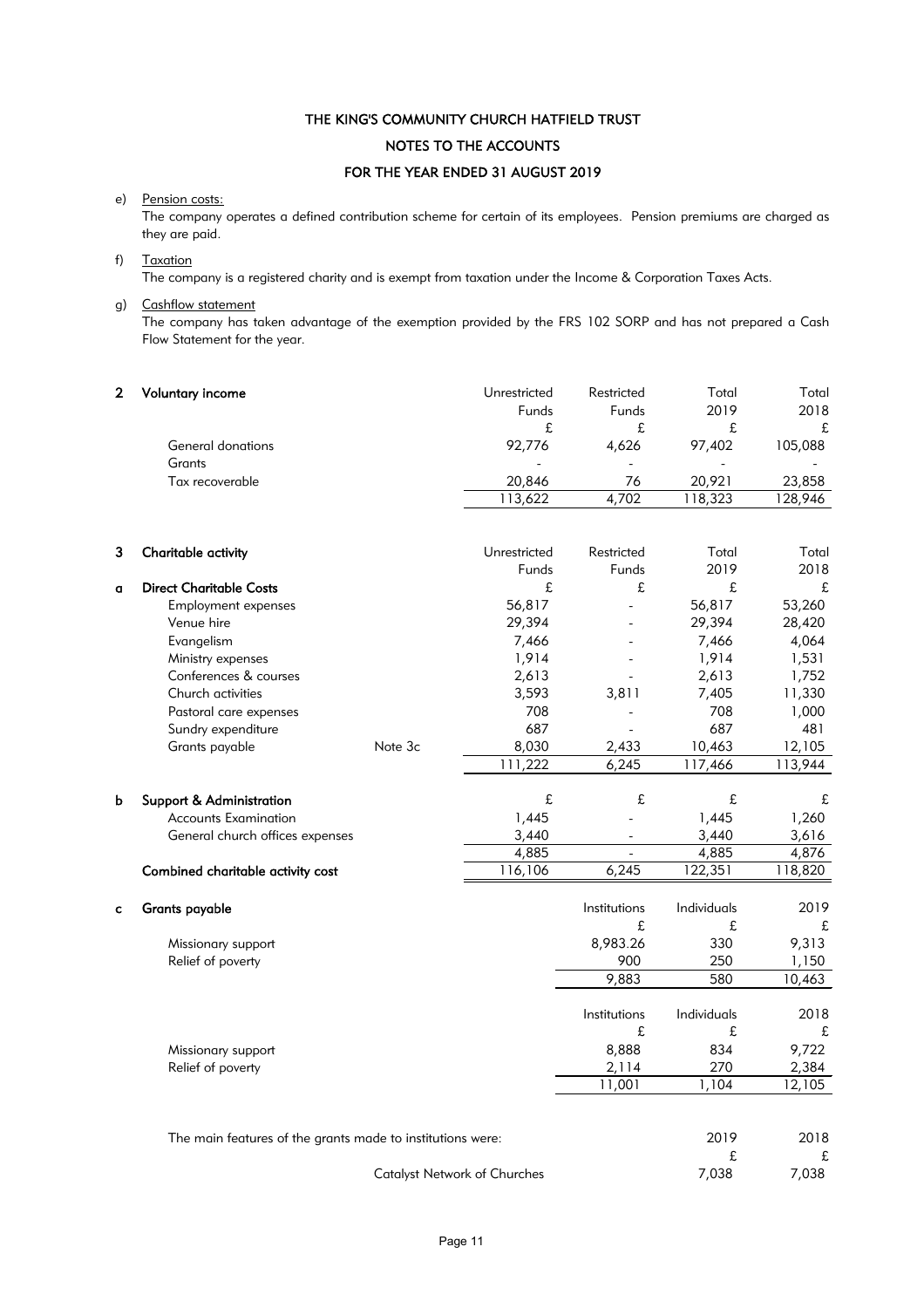### NOTES TO THE ACCOUNTS

### FOR THE YEAR ENDED 31 AUGUST 2019

The church supports missionaries in the UK and internationally. Where a particular missionary has been supported by the church for a number of years, strict compliance with the Charities' Statement of Recommended Practice (SORP) may regard some arrangements as constituting constructive obligations such that future years' support is accounted for in these accounts as a liability. Whilst the support has no final end date in some cases, the church officers assess missionary funding on an annual basis and are confident that the missionaries would not view their support as an open ended obligations by the church.

### 4 Staff & Trustees 2019 2018 £ £ Gross wages, salaries & benefits in kind 55,228 51,715 Employer's National Insurance costs Pension costs and the set of the costs of the costs of the costs of the costs of the costs of the costs of the costs of the costs of the costs of the costs of the costs of the costs of the costs of the costs of the costs o Total staff costs 56,817 53,260

The average monthly number of employees during the year was 4 (2018: 4.). Most of the charity's activities are carried out by volunteers.

No staff received salaries at a rate of more than £60,000 per annum.

Remuneration payable to key management (excluding trustees) amounted to £33,375 (2018: £32,451 )in the year. Key management is considered to cover the church leader directly employed by the charity.

No remuneration was paid to any trustee during the year nor to any person connected to them.

The total amount of donations funded by trustees and connected parties, and other related parties, was £23,410 (2018:£32,663).

Paid expenses totalling £266.95 (2018: £203) for 2 (2018: 1) trustees to attend conferences whilst carrying out duties associated with being trustees; reimbursements for expenses incurred when acting as agent for the charity or incurred when undertaking employment duties not connected with serving as a trustee are not included in this disclosure.

No other transactions have taken place with trustees or related parties during the year.

Fees payable to Stewardship, other than for the annual accounts and independent examination, for consultancy services totalled £90 (2018: £90)

| 5  | <b>Debtors and Prepayments</b>                     | 2019   | 2018   |
|----|----------------------------------------------------|--------|--------|
|    |                                                    | £      | £      |
|    | Tax recoverable                                    | 3,753  | 13,388 |
|    | Prepayments                                        | 1,536  | 1,536  |
|    |                                                    | 5,289  | 14,924 |
|    | Cash at Bank and in Hand                           | 2019   | 2018   |
| 6. |                                                    | £      | £      |
|    | Bank operating accounts                            | 42,191 | 33,028 |
|    | <b>Bank deposits</b>                               | 21,209 | 21,183 |
|    |                                                    | 63,401 | 54,212 |
|    |                                                    |        |        |
| 7  | Creditors: liabilities falling due within one year |        |        |
|    | <b>Trade Creditors</b>                             | 2,056  | 600    |

| Trude Creditors | Z,UJU                    | <u>ovv</u>               |
|-----------------|--------------------------|--------------------------|
| Accruals        | 6,440                    | 6,080                    |
| Deferred Income | $\overline{\phantom{0}}$ | $\overline{\phantom{0}}$ |
|                 | 8,496                    | 6,680                    |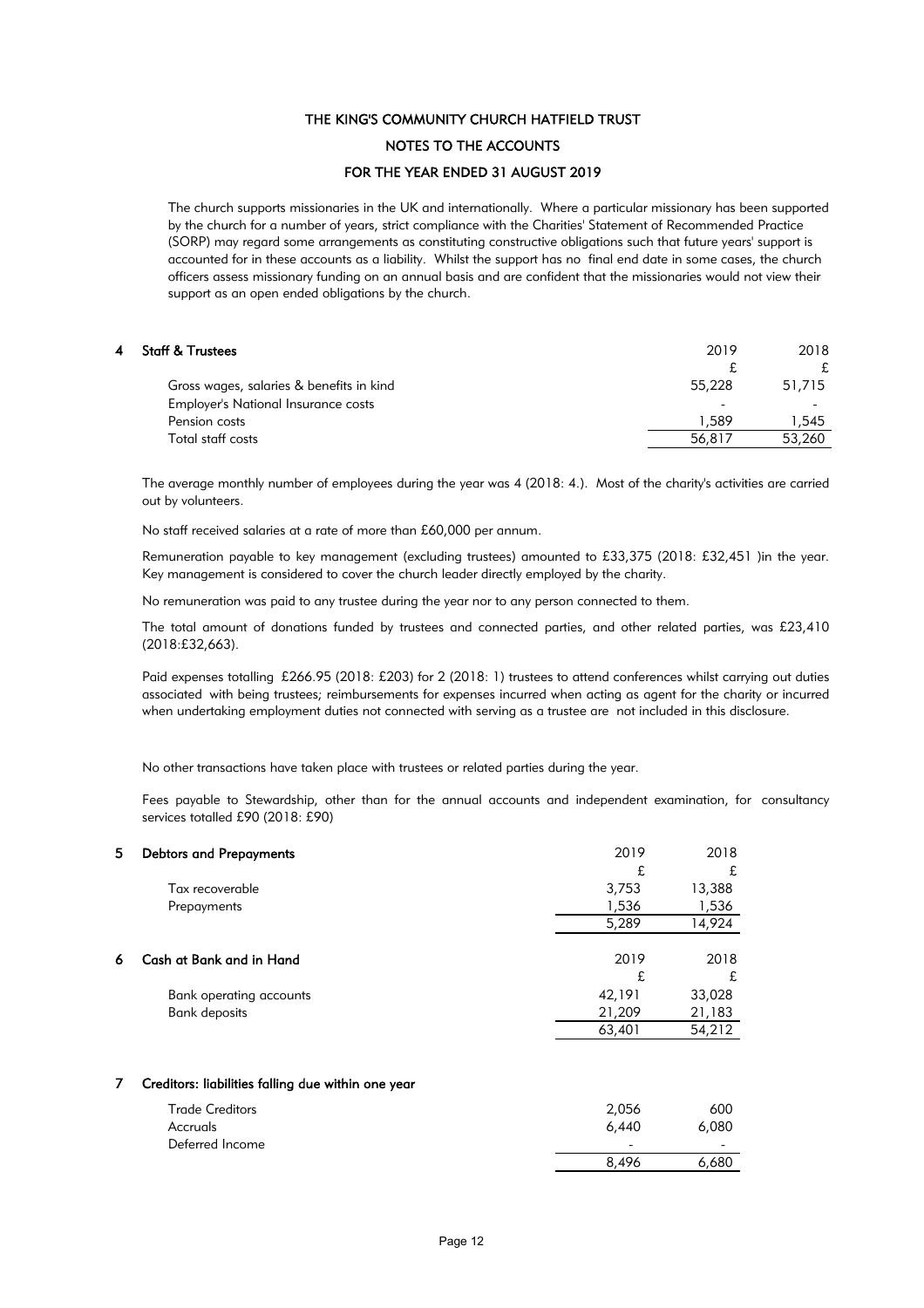### NOTES TO THE ACCOUNTS

### FOR THE YEAR ENDED 31 AUGUST 2019

### 8 Funds

During the year the movements in the charity's funds were as follows:

|                           | Opening<br>balance<br>2019 | Incoming<br>resources<br>2019 | Outgoing<br>resources<br>2019 | <b>Transfers</b><br>in the year<br>2019 | Closing<br>balance<br>2019 |
|---------------------------|----------------------------|-------------------------------|-------------------------------|-----------------------------------------|----------------------------|
|                           | £                          | £                             | £                             | £                                       | £                          |
| <b>Restricted Funds</b>   |                            |                               |                               |                                         |                            |
| <b>Building fund</b>      | 16,689                     |                               |                               |                                         | 16,689                     |
| Unemployment fund         | 4,256                      |                               |                               |                                         | 4,256                      |
| Russia support fund       | 153                        |                               | (153)                         |                                         |                            |
| Little Ones fund          | 495                        | 828                           | (776)                         | (25)                                    | 522                        |
| Catalyst offering         |                            | 2,322                         | (2,322)                       |                                         |                            |
| Newday offering           | 1,654                      | 1,441                         | (2,883)                       |                                         | 212                        |
| Other funds               |                            | 111                           | (111)                         |                                         |                            |
|                           | 23,247                     | 4,702                         | (6, 245)                      | (25)                                    | 21,679                     |
| <b>Unrestricted Funds</b> |                            |                               |                               |                                         |                            |
| General                   | 39,208                     | 115,388                       | (116, 106)                    | 25                                      | 38,515                     |
|                           |                            |                               |                               |                                         |                            |
| <b>Total Funds</b>        | 62,455                     | 120,090                       | (122, 351)                    |                                         | 60,194                     |

The assets and liabilities represented by the various funds are as follows:

|                    | Fixed                    | Bank & cash | Other net                | Total  |
|--------------------|--------------------------|-------------|--------------------------|--------|
|                    | assets                   | balances    | assets                   | 2018   |
|                    | £                        | £           | £                        | £      |
| Restricted funds   | $\overline{\phantom{a}}$ | 21,679      | $\overline{\phantom{a}}$ | 21,679 |
| Unrestricted funds | $\overline{\phantom{a}}$ | 41,722      | (3,206)                  | 38,516 |
|                    |                          | 63,401      | (3,206)                  | 60,194 |

In the previous year:

|                             | Opening | Incoming  | Outgoing   | <b>Transfers Closing</b> |        |
|-----------------------------|---------|-----------|------------|--------------------------|--------|
|                             | balance | resources | resources  | in the year balance      |        |
|                             | 2018    | 2018      | 2018       | 2018                     | 2018   |
|                             | £       | £         | £          | £                        | £      |
| <b>Restricted Funds</b>     |         |           |            |                          |        |
| <b>Building fund</b>        | 16,689  |           |            |                          | 16,689 |
| Unemployment fund           | 4,256   |           |            |                          | 4,256  |
| Russia support fund         | 1,250   | 1,750     | (2,847)    |                          | 153    |
| Mission trip fund           | 253     |           | (253)      |                          |        |
| <b>Herts Young Homeless</b> | 173     | 549       | (722)      |                          |        |
| Little Ones fund            | 223     | 673       | (378)      | (23)                     | 495    |
| Catalyst offering           |         | 2,388     | (2,388)    |                          |        |
| Newday offering             |         | 2,561     | (907)      |                          | 1,654  |
| Other funds                 |         | 1,150     | (1, 150)   |                          |        |
|                             | 22,843  | 9,071     | (8,645)    | (23)                     | 23,247 |
| <b>Unrestricted Funds</b>   |         |           |            |                          |        |
| General                     | 26,585  | 122,775   | (110, 175) | 23                       | 39,208 |
| <b>Total Funds</b>          | 49,428  | 131,847   | (118, 820) | $\mathbf 0$              | 62,455 |

The assets and liabilities represented by the various funds are as follows: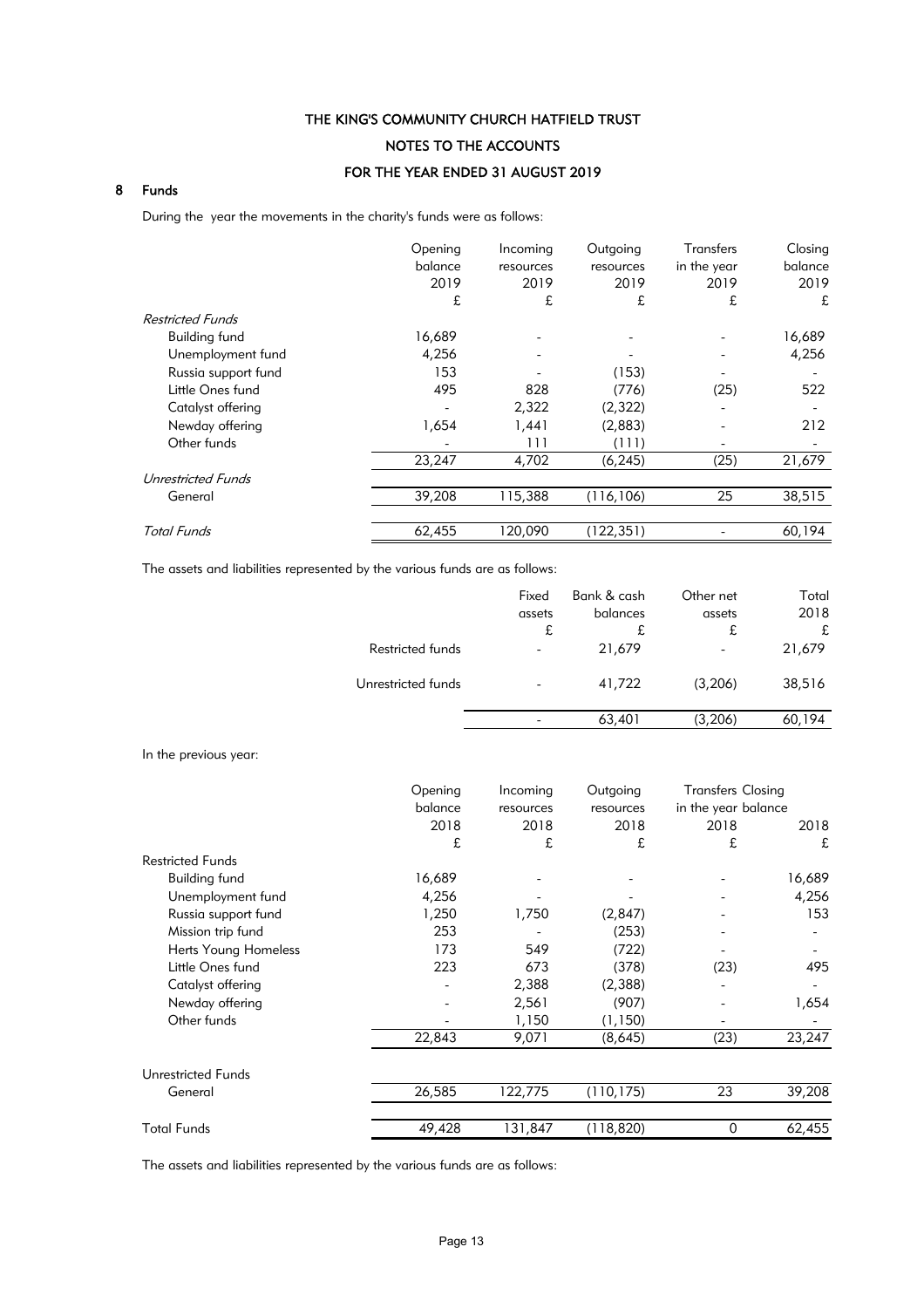### NOTES TO THE ACCOUNTS

|                    | Fixed  | Bank & cash | Other net | Total  |
|--------------------|--------|-------------|-----------|--------|
|                    | assets | balances    | assets    | 2018   |
|                    | £      | £           | £         | £      |
| Restricted funds   |        | 22,328      | 919       | 23,247 |
| Unrestricted funds |        | 31,884      | 7,324     | 39,208 |
|                    |        | 54,212      | 8,243     | 62,455 |

### FOR THE YEAR ENDED 31 AUGUST 2019

The Building Fund will eventually help the Church to secure its own Church building.

The Unemployment Fund supports Church members who are out of work.

Russia support fund is for mission trip to Russia

Mission trip fund is to support those who travel abroad on outreach ministry trips.

Herts Young Homeless fund is to support Herts Young Homeless Group, registered charity (1069498) which works with local homeless people.

Catalyst offering fund is for the support of the mission and humanitarian relief work of 'Catalyst' registered charity (1150242) and the churches within it's operational sphere.

Newday offering fund is to support the youth and youth leaders going to Newday.

### 9 Lease Commitments

The Charity has a lease on a property at Kennelwood House, AL10 0LG, from 1st April, 2017, until 31st March, 2023, at a cost of £14,353.20 (incl. VAT) per annum, and with an interim review as from 1st April, 2020. Thereafter the rent is at the market rate, as negotiated between the parties, until 31st March, 2023

#### 10 Events since the year end

In July 2019 the Trustees authorised a contribution of £4,000 per annum for 2 years to be made to an individual in support of their missionary work based in Kurdistan. The payments commenced in September 2019, and are contingent on the mission continuing as planned. They will be reviewed by the Trustees on a regular basis and adjusted if necessary.

In March 2020 the charity took steps (in line with government advice) to help contain the outbreak of COVID-19. This included the temporary suspension of all physical gatherings and the charity has had to curtail, or change, how it operates; the charity has been able to continue some of its activities using online media. The trustees are monitoring income and expenditure and, if it becomes necessary, will take measures to mitigate the impact of COVID-19 on the charity's free reserves

As described in note 9, the interim review of the property's rental costs began in April 2020. The negotiations are in progress and the market rate for the remaining term of the contract is yet to be finalised.

#### 11 Members

Each member of the company commits to contribute if the charity is wound up an amount of £10.